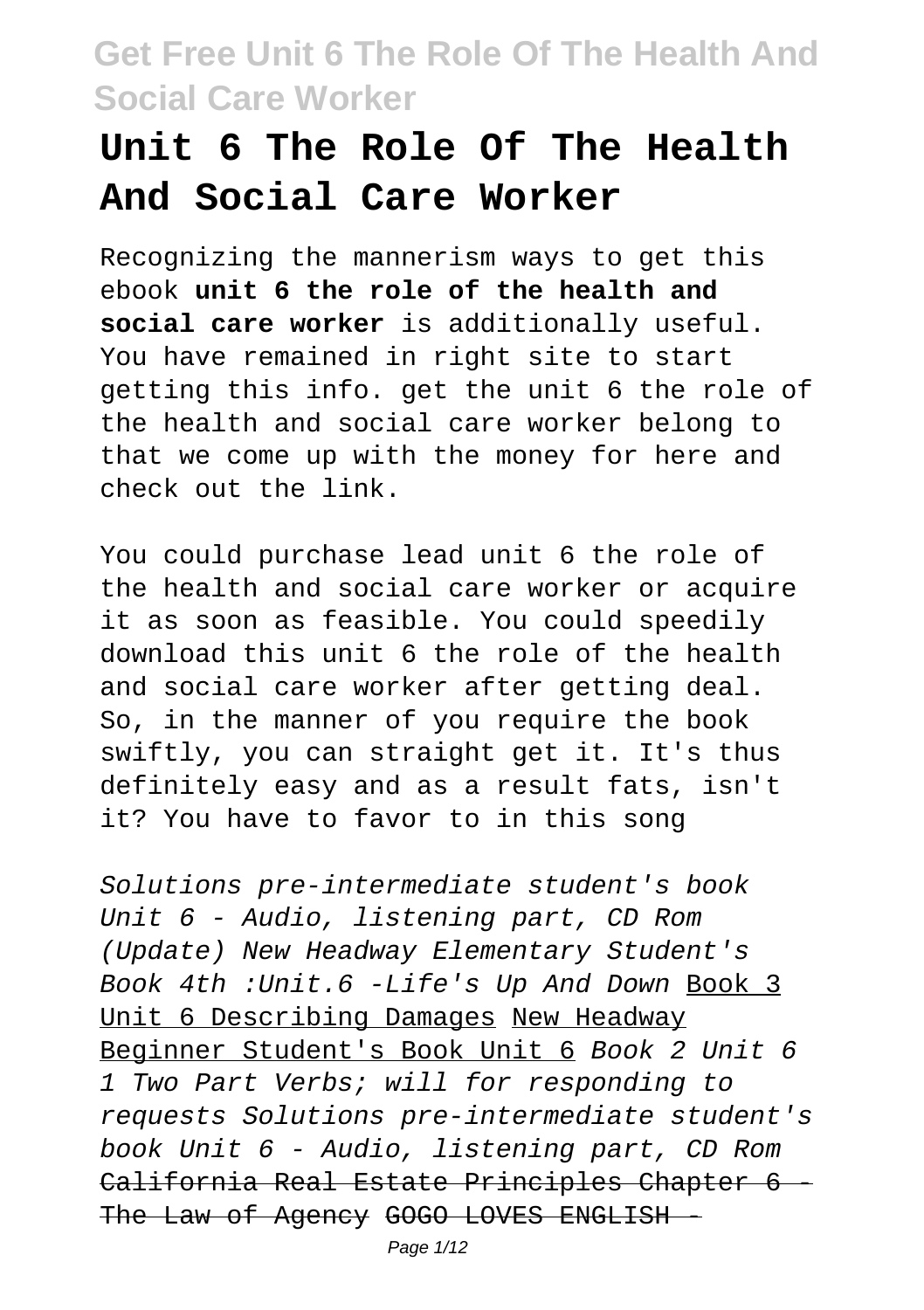STUDENT BOOK - UNIT 6 Solutions Elementary Student's book - Unit 6 ( Listening part, CD Rom, Audio ) New Headway Beginner Exercise Book 4th -Unit :06 \"The Triangle and Its Properties\" Chapter 6 - Introduction - Class 7

(Update) New Headway Pre-Intermediate Student's Book 4th :Unit.6 -The way I see it PHRASAL VERBS más fácil, imposible, LESSON 32 California Real Estate Principles Chapter 4 - Transferring Real Estate Unit 7 My favourites - New Headway 4th Edition Beginner Student's Book ?áp án sách Solutions Pre-Intermediate Workbook (cao ??ng, ??i h?c)

Adverbs of Frequency | English GrammarUnit 13 - May I take your order? (Interchange 1 -Third Edition) Talking about Daily Morning Routines with Adverbs of Frequency r Modal Verbs: Making Requests - Review ?áp án sách Solutions pre intermediate student's workbook sách bài tâp ti?ng anh cao ??ng, ??i h?c Polite requests and questions | Spoken English FAMILY AND FRIENDS 2 UNIT 6 LET'S PLAY AFTER SCHOOL Health and Hygiene | 6th Science Term 1(Unit 6) | Book back questions with answers / (TN)New Syllabus Interchange Book  $2$  - Unit 6 (Two-part Verbs \u0026) Requests with Modals and Would you mind...?)???? Unit 6: Eighth Notes (Adult Piano Adventures Book 1) <del>Introduction</del> Squares and Square Roots, Chapter 6 - NCERT Class 8th Maths Solutions Let's Go 1 Fourth edition Unit 6 Outdoors Book 1 Unit 6 1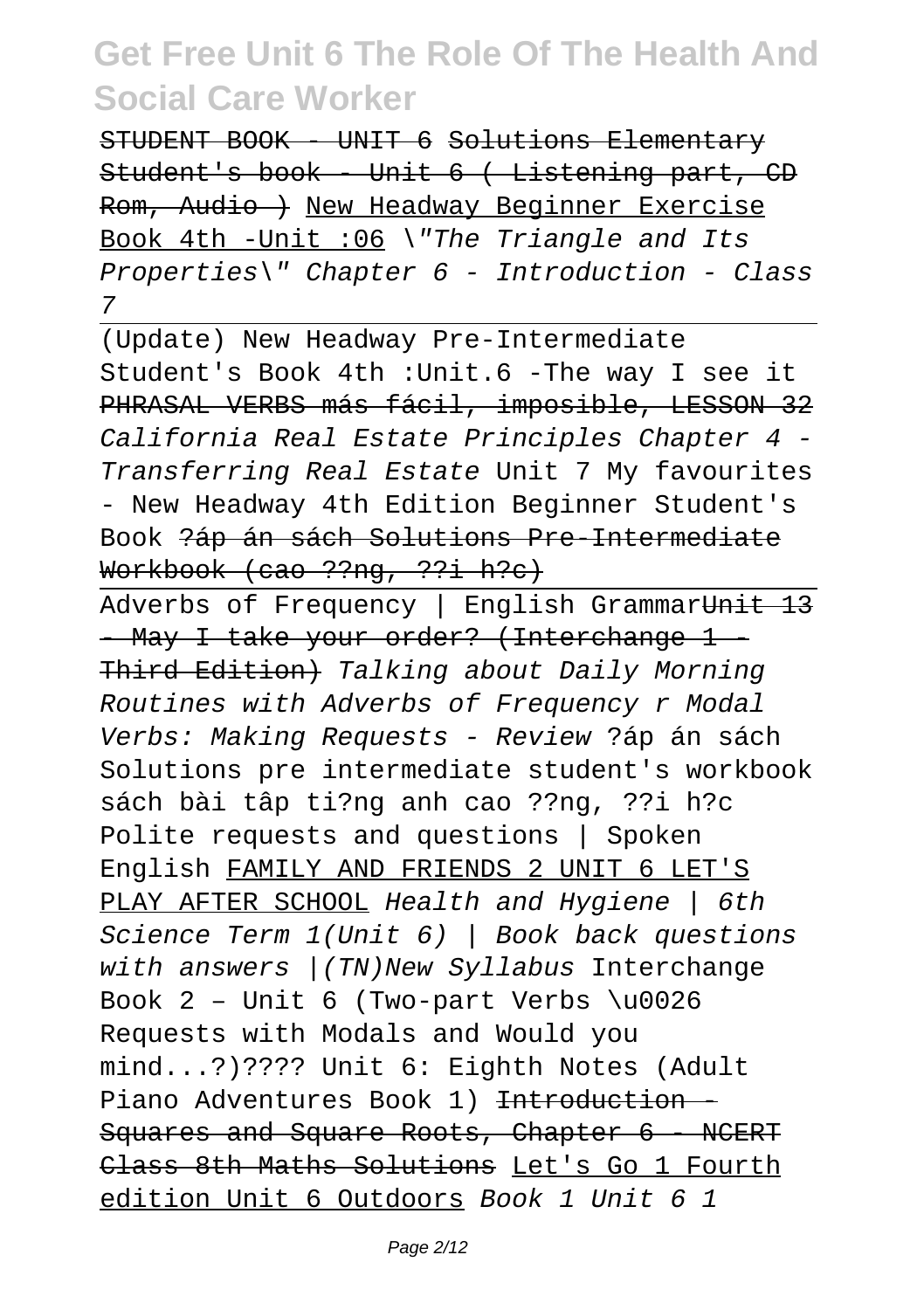### Adverbs of Frequency **Book Unit 6 2 Requests with modals and would you mind** Unit 6 The Role Of

Specification – Issue 6 – November 2013 © Pearson Education Limited 2013 79 Unit 6: The Role of the Health and Social Care Worker Unit code: HSC 025 Unit reference number: J/601/8576 QCF level: 2 Credit value: 2 Guided learning hours: 14 Unit summary This unit is aimed at those working in a wide range of settings. It provides

### Unit 6: The Role of the Health and Social Care Worker

Unit 6 the Role of the Health and Social Care Worker. A working relationship is different from a personal relationship in many ways. In a working relationship, although you may gain a friendship, you must always remain professional, and, in a health and social care setting, put the needs of the service users first.

#### Unit 6 the Role of the Health and Social Care Worker ...

(PDF) UNIT 6 UNDERSTAND THE ROLE OF A SOCIAL CARE WORKER | Susana Gameiro - Academia.edu Academia.edu is a platform for academics to share research papers.

#### (PDF) UNIT 6 UNDERSTAND THE ROLE OF A SOCIAL CARE WORKER ...

Unit 6: The Role of the Health and Social Care Worker Unit code: HSC 025 Unit reference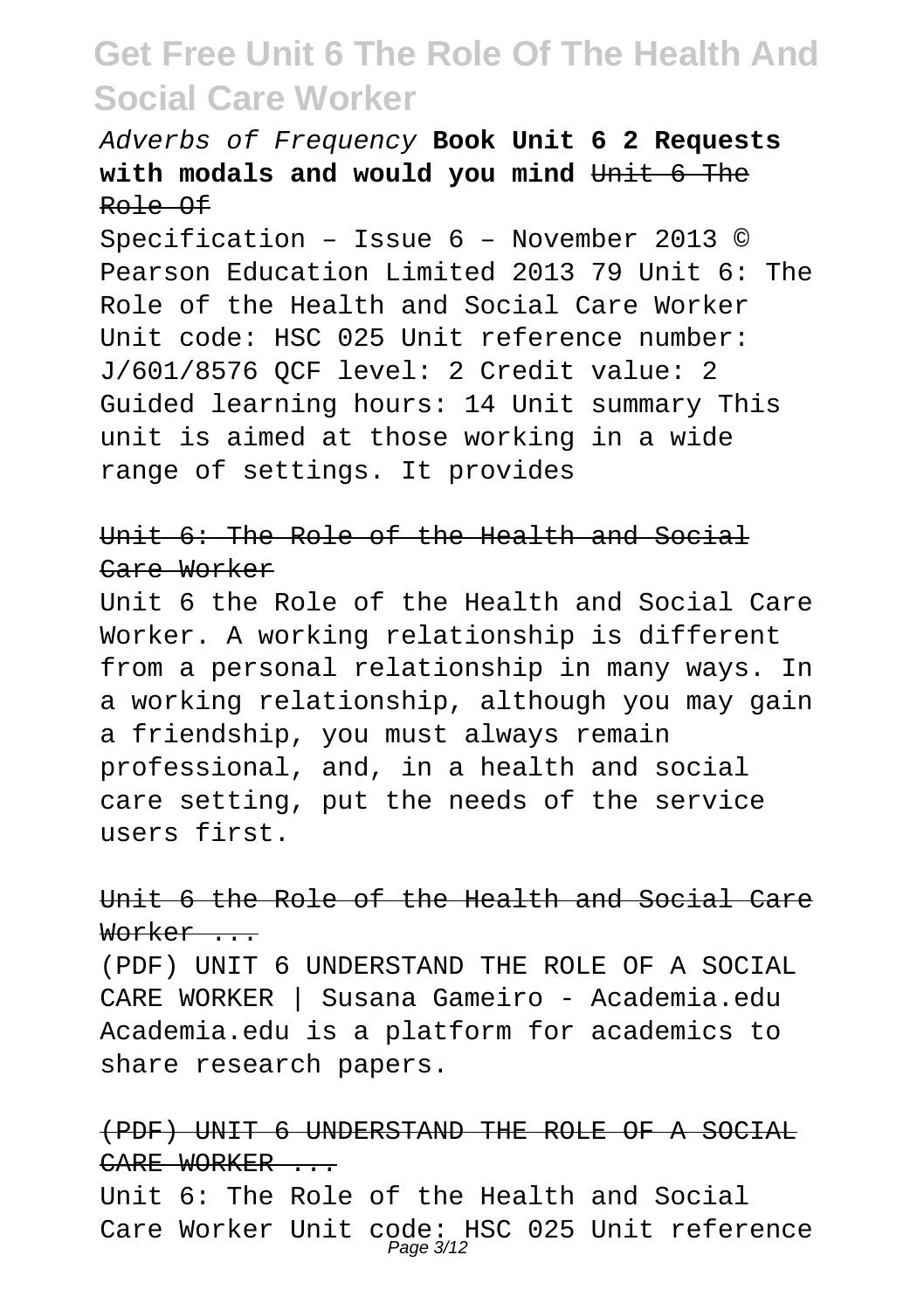number: J/601/8576 QCF level: 2 Credit value: 2 Guided learning hours: 14 Unit summary This unit is aimed at those working in a wide range of settings. It provides the learner with the knowledge and skills required to understand the nature

#### Unit 6: The Role of the Health and Social Care Worker

UNIT 6 - UNDERSTAND THE ROLE OF THE SOCIAL CARE WORKER. ASSIGNMENT OVERVIEW. For this assignment, you will look at the different working relationships in adult social care, and how these differ from personal relationships. You will look at the purpose and importance of agreed ways of working. You will explore the importance of partnership working and how this is achieved in adult social care.

#### Unit 6 Understand the Role of a Social Worker  $E$ ssay 659...

The Role of the PSNI. Possible answers and discussion points: 1. To protect life and property, prevent crime and detect offenders 2. Sometimes they patrol the areas and make sure that people are safe. Sometimes they arrest people in the community and charge them for being criminals. Nothing – I don't see the PSNI in my community. 3.

### Unit 6: The Role of the PSNI ABOUT - Unit Six. Unit 6 is a design laboratory at the Bartlett School of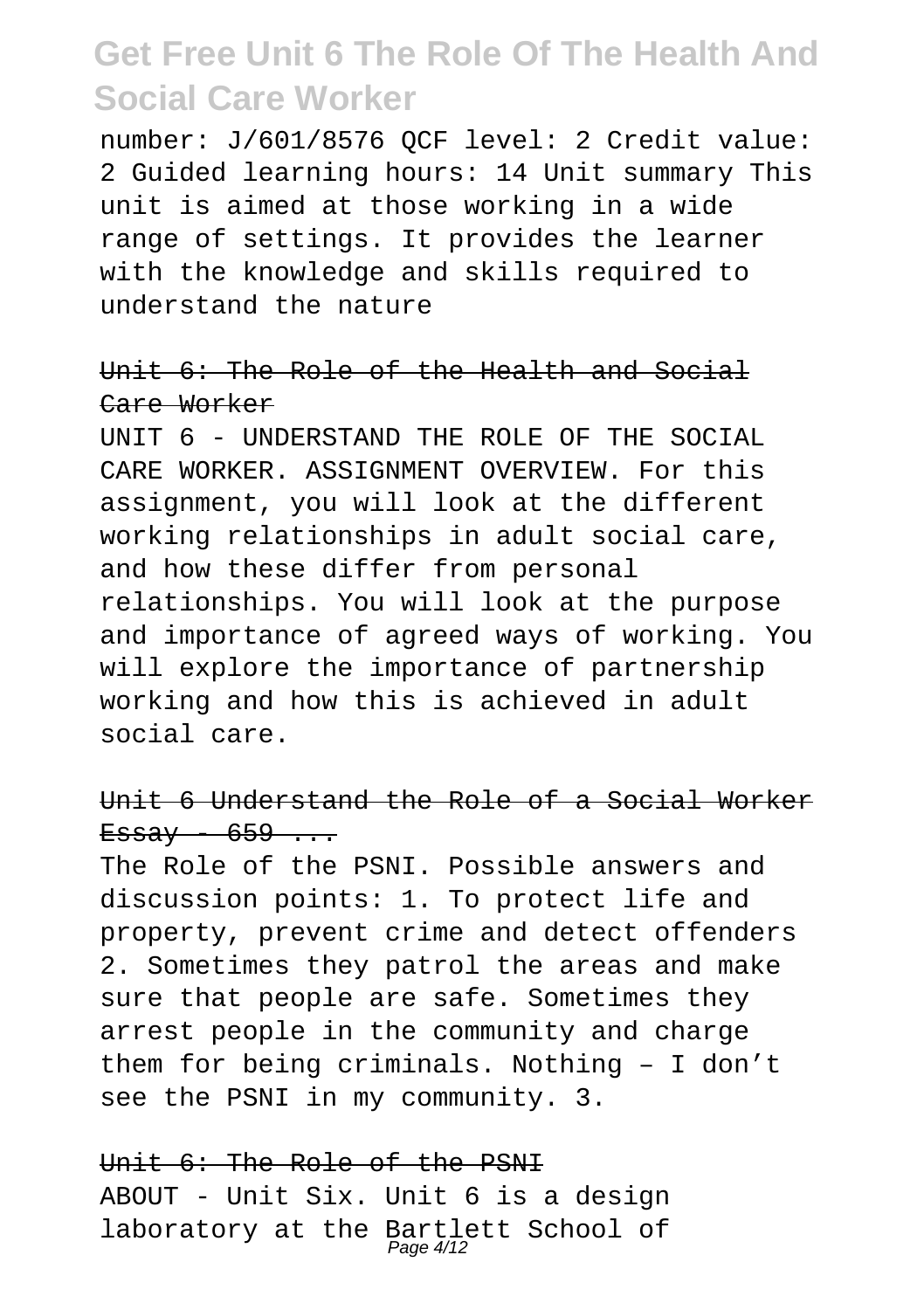Architecture run by Paolo Zaide and Farlie Reynolds. The Unit investigates the role of architectural design in the 21st century Metropolis through the lens of socioeconomic, environmental and technological change. With our cities facing unprecedented uncertainties and transformations, it explores how communities can deal with the radical change in our urban environments.

#### ABOUT - Unit Six

Unit 6 (P5, M1, D1): Principles of Software Design Software Development Lifecycle Explain the Role of Software Design Principles and Software Structures in the IT Systems Development Lifecycle (P5)

### Unit 6 (P5, M1, D1): Principles of Software Design | Jack ...

6. CACHE Level 3 Early Years Educator The environment includes the setting and surroundings that the child is used to and is brought up in. It plays a big role in a child's development and includes such factors as: • Living conditions • Availability of play space • Housing • Income and employment.

#### $Hint6 - SlideShare$

the responsibility for promoting appropriate behaviour, the unit emphasises the role of the teacher in placing their students at the centre of the learning process. The unit gives learners the opportunity to recognise how the teaching role involves working with<br>Page5/12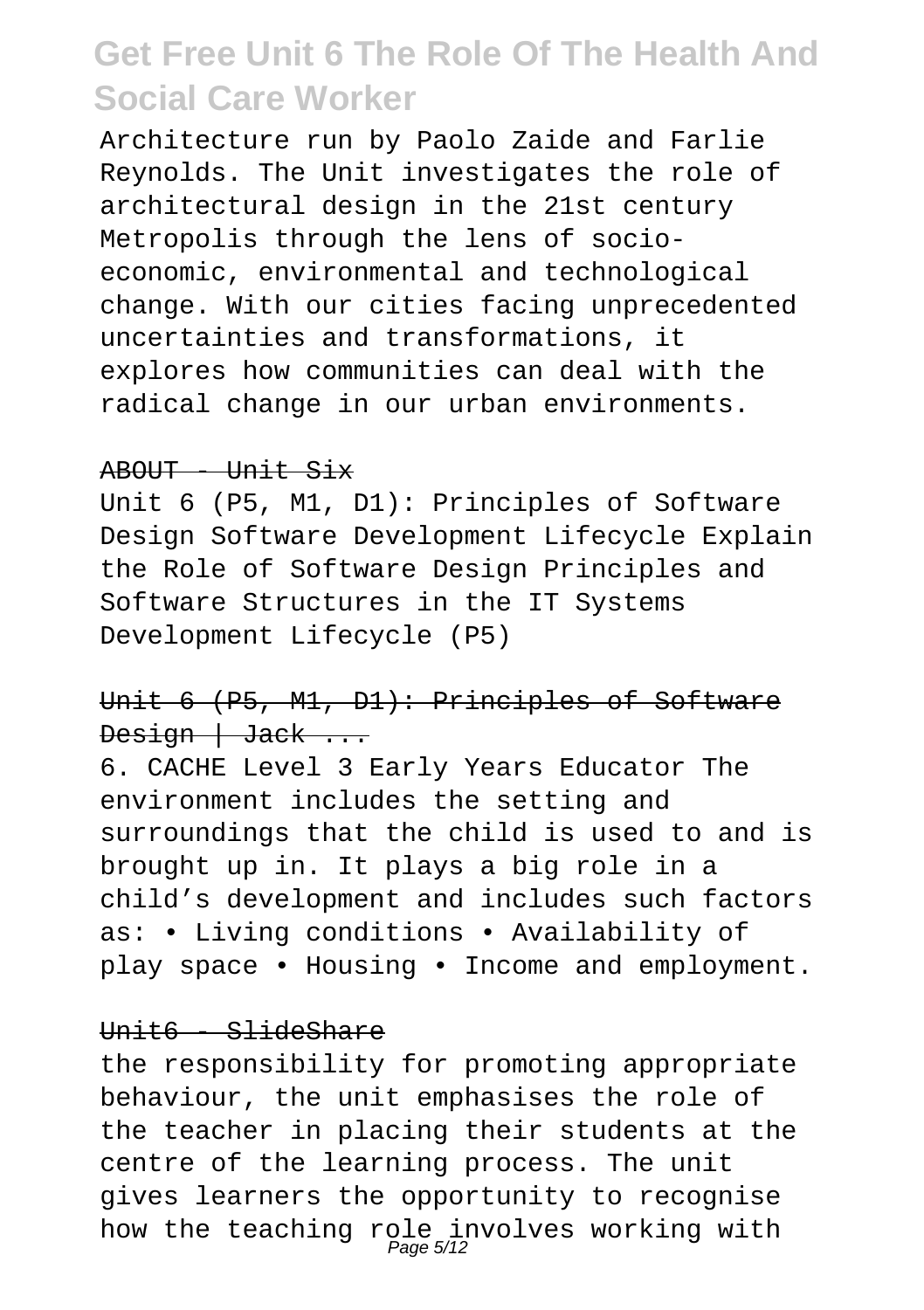other professionals, the boundaries between the teaching role and

### Unit 1: Understanding Roles, Responsibilities  $and \ldots$

Tda 2.5 Unit 6.1 Roles & Responsibilities of National & Local Government. \* Also known as Department of Education (DFE). \* Responsible at a national level for education provision. \* Responsible for developing & monitoring education policies e.g. National Curriculum OR Early Years Foundation Stage. \* They put in place guidelines for students achievements & attainment.

#### Essay on Tda 2.5 Unit 6.1 Roles & Responsibilities of ...

role is to be in charge of a shift; to take responsibility for the smooth running of the unit; to respond to emergencies; to administrate medications; to update resident's my day my life care plan folders that promote person centred values; to provide guidance and

The role of the health and social care worker Describe the structures and roles of three sports development providers in the UK (P3) Explain two methods of measuring quality in sports development (P4) Evaluate two methods of measuring quality in sports development (M3) Make a list with the person next to you of the providers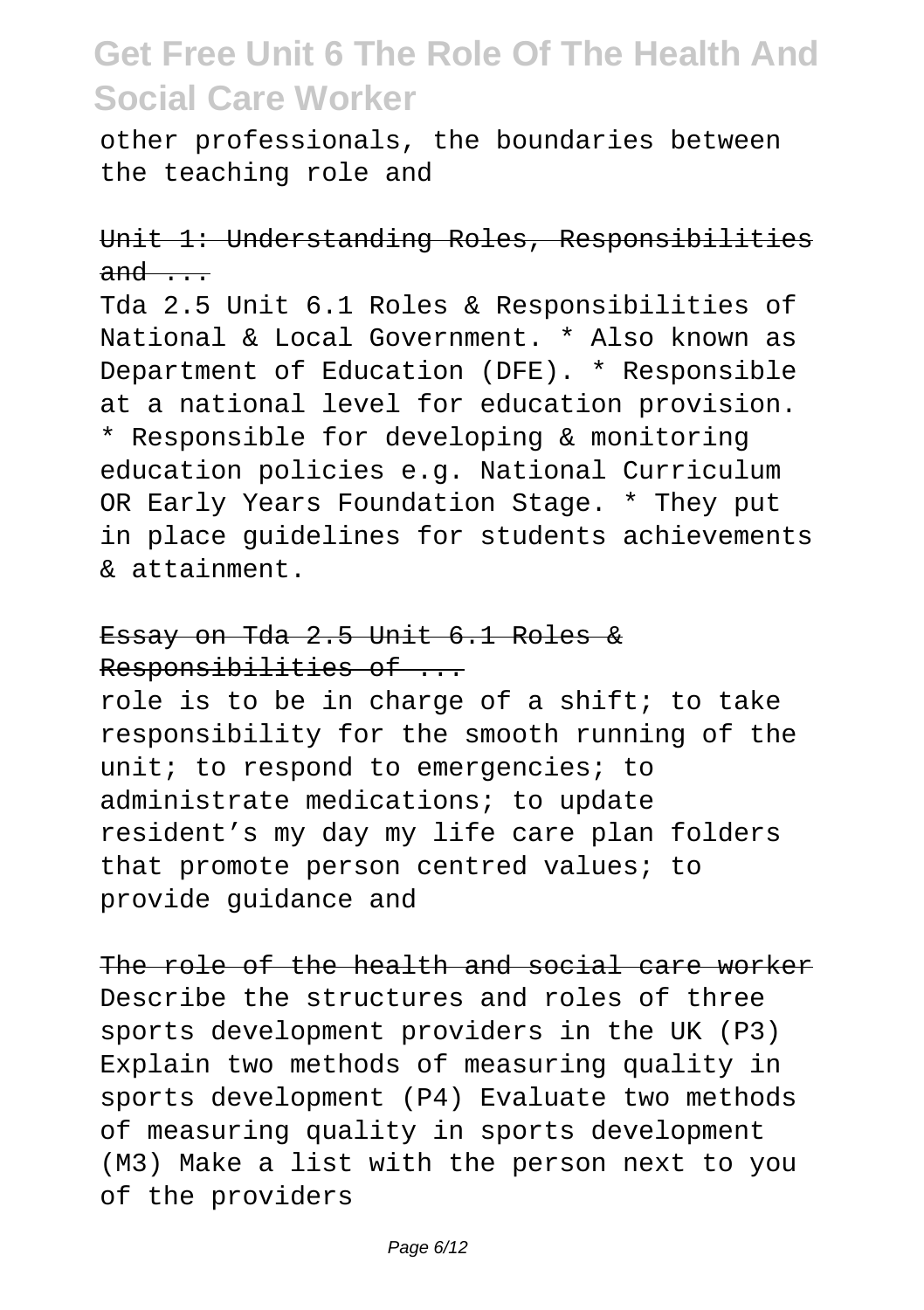Unit 6 - Sport Development by Jonathon Hoare Unit 1: Introduction and Programme Objectives; Unit 2: The Purpose of Discipline and the Manager's Role; Unit 3: The Legal Aspects; Unit 4: Misconduct and Incapability; Unit 5: Informal Discipline; Unit 6: The Role of the Disciplinary Interview; Unit 7: Planning and Preparing to Conduct the Formal Disciplinary Interview

#### Unit 6: The Role of the Disciplinary Interview | Croner-i

Unit 6 Managing Successful Business Projects Assignment. Introduction. The Purpose of this assignment is to make readers understand the skills required for managing a business project. project management is a critical task requirs, independent research and investigation in order to meet the appropriate business aims and objectives.

#### Unit 6 Managing Successful Business Projects Assignment

Unit 6 | Debbie Slack - Academia.edu Academia.edu is a platform for academics to share research papers.

#### Unit 6 | Debbie Slack - Academia.edu

6.2 Explain the role of schools in relation to national policies relating to children young ppeople and families. I wrote quite alot for this but in brief:- importance of schools been aware of the policies, children act 2004 set out national framework for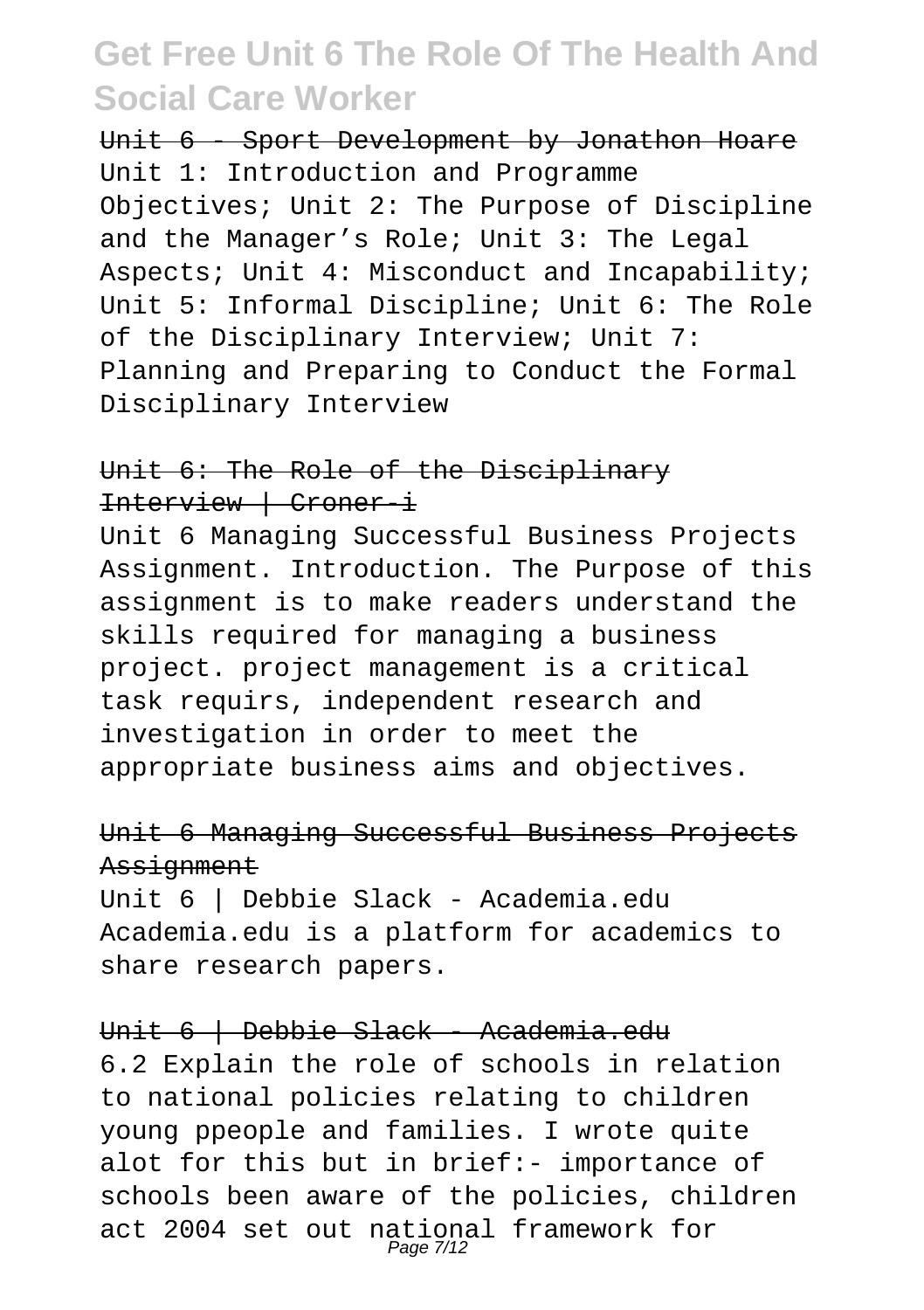delivering childrens services and introduced every child matters (write about the 5 outcomes for every child matters)

#### NVO unit 302 school as organisation Silkysteps early ...

The unit outlines the signs and symptoms of the diseases as wells as actions to take, including medical interventions. Also underlines the role of the eary years practitioners role in minimising ill health in children

#### Level 3 Diploma Early Years Educator: Unit 1.5 Understand ...

UNIT 2.4 Defining Equality, diversity and inclusion Types of Discrimination Potential effects of discrimination Legislations relating to equality, diversity and inclusion Policies and procedures Roles and responsibilities of the EYP Information advice and support on equality, diversity and inclusion Helping children for sense of worth

The Model Rules of Professional Conduct provides an up-to-date resource for information on legal ethics. Federal, state and local courts in all jurisdictions look to the Rules for guidance in solving lawyer malpractice cases, disciplinary actions, disqualification issues, sanctions questions and much more. In this volume, black-letter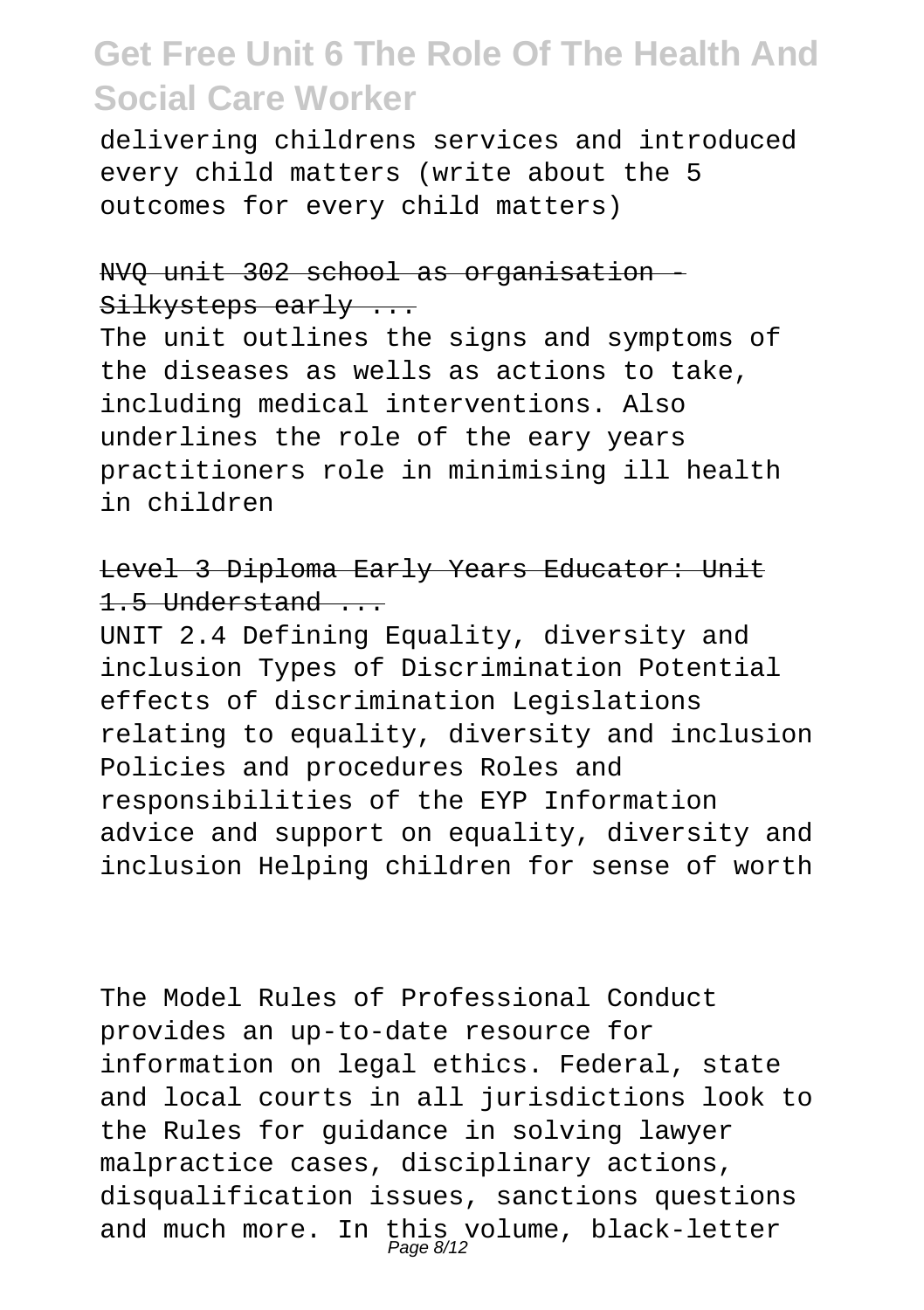Rules of Professional Conduct are followed by numbered Comments that explain each Rule's purpose and provide suggestions for its practical application. The Rules will help you identify proper conduct in a variety of given situations, review those instances where discretionary action is possible, and define the nature of the relationship between you and your clients, colleagues and the courts.

Precalculus extends the concepts of algebra and geometry. It emphasizes the role of functions in developing trigonometric concepts with angles and triangles that offers students the opportunity to investigate equations, graphs, and properties. The course applies and extends basic algebra and other elementary functions leading into the study of calculus. Topics include rational, radical, and piece-wise functions; Trigonometric and Inverse Trigonometry functions/graphing/analytic trigonometry; Applications of Trigonometry and Limits.

Themes play a central role in our everyday communication: we have to know what a text is about in order to understand it. Intended meaning cannot be understood without some knowledge of the underlying theme. This book helps to define the concept of 'themes' in<br>Page 9/12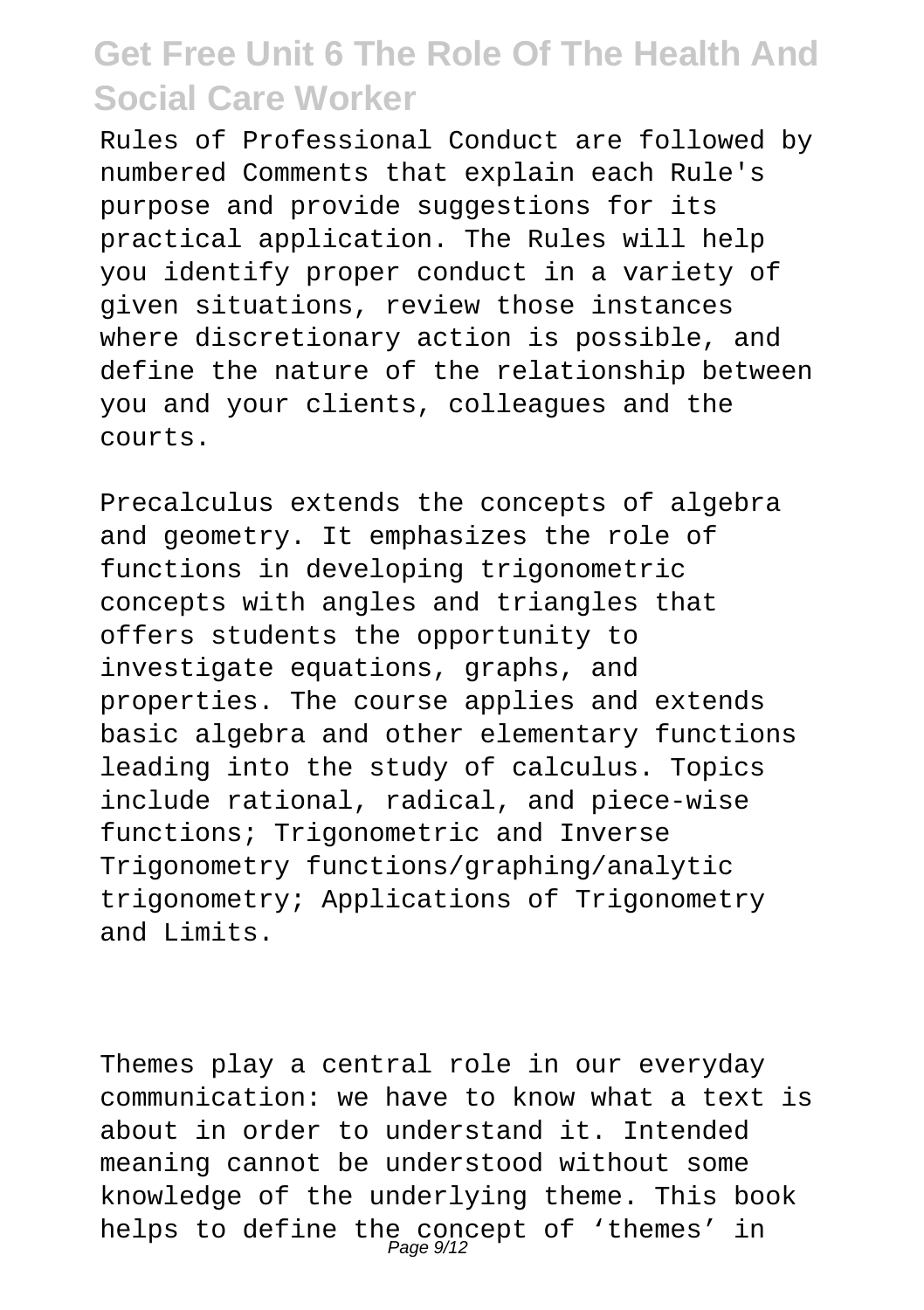texts and how they are structured in language use. Much of the literature on Thematics is scattered over different disciplines (literature, psychology, linguistics, cognitive science), which this detailed collection pulls together in one coherent overview. The result is a new landmark for the study and understanding of themes in their everyday manifestation.

"The Rhetorical Role of Scripture in 1 Corinthians," an exegetical analysis of all the explicit quotations and references to the Old Testament in Paul's First Letter to the Corinthians, examines the various authoritative roles that not only scriptural quotations but also other explicit references and allusions to scripture play in Paul's rhetorical strategy in the letter. Through this careful examination Heil shows how each scriptural quote or reference speaks with the divine authority of the scriptures in general and affects the audience with its authority and rhetorical power. The end result is an enlightening portrait of the powerful impact that the Jewish scriptures exerted on Paul's implied audience at Corinth. "Paperback edition is available from the Society of Biblical Literature (www.sbl-site.org)"

In Astronomy, students conduct field and laboratory investigations, use scientific methods during investigations, and make informed decisions using critical thinking Page 10/12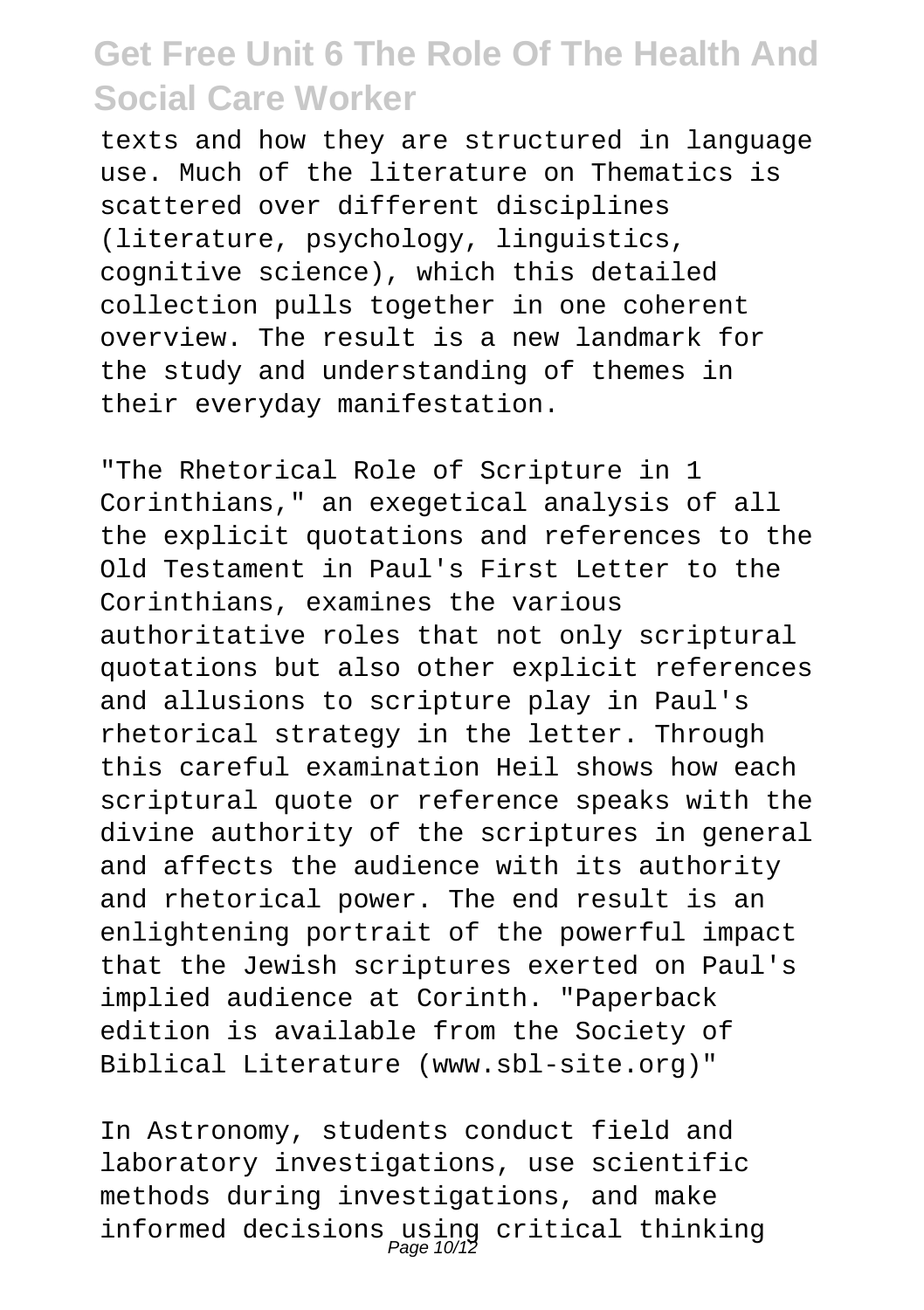and scientific problem solving. Students study the following topics: information about the universe; scientific theories of the evolution of the universe; characteristics and the life cycle of stars; exploration of the universe; role of the Sun in our solar system; planets; and the orientation and placement of the Earth.

Provides support for students studying for the CACHE Level 3 Child Care and Education qualification. This work features an index to help students find just what they're looking for. It also includes case studies, activities and photos that help students to apply their learning, develop professional skills, and reflect on their practice.

Citizenship, literacy, numeracy, ICT, sustainable development and work related learning are incorporated throughout these guides. The free CD-ROM contains all the materials found in the Teacher Resource Guide and some ICT activities which can be downloaded onto the school network system. Imag es from the book are included on the CD-ROMs and can be used to make colour overheads or slides to aid class participation and discussion. The guides provides advice and analysis of the revised 2002 National Curriculum and the new QCA Scheme of Work.